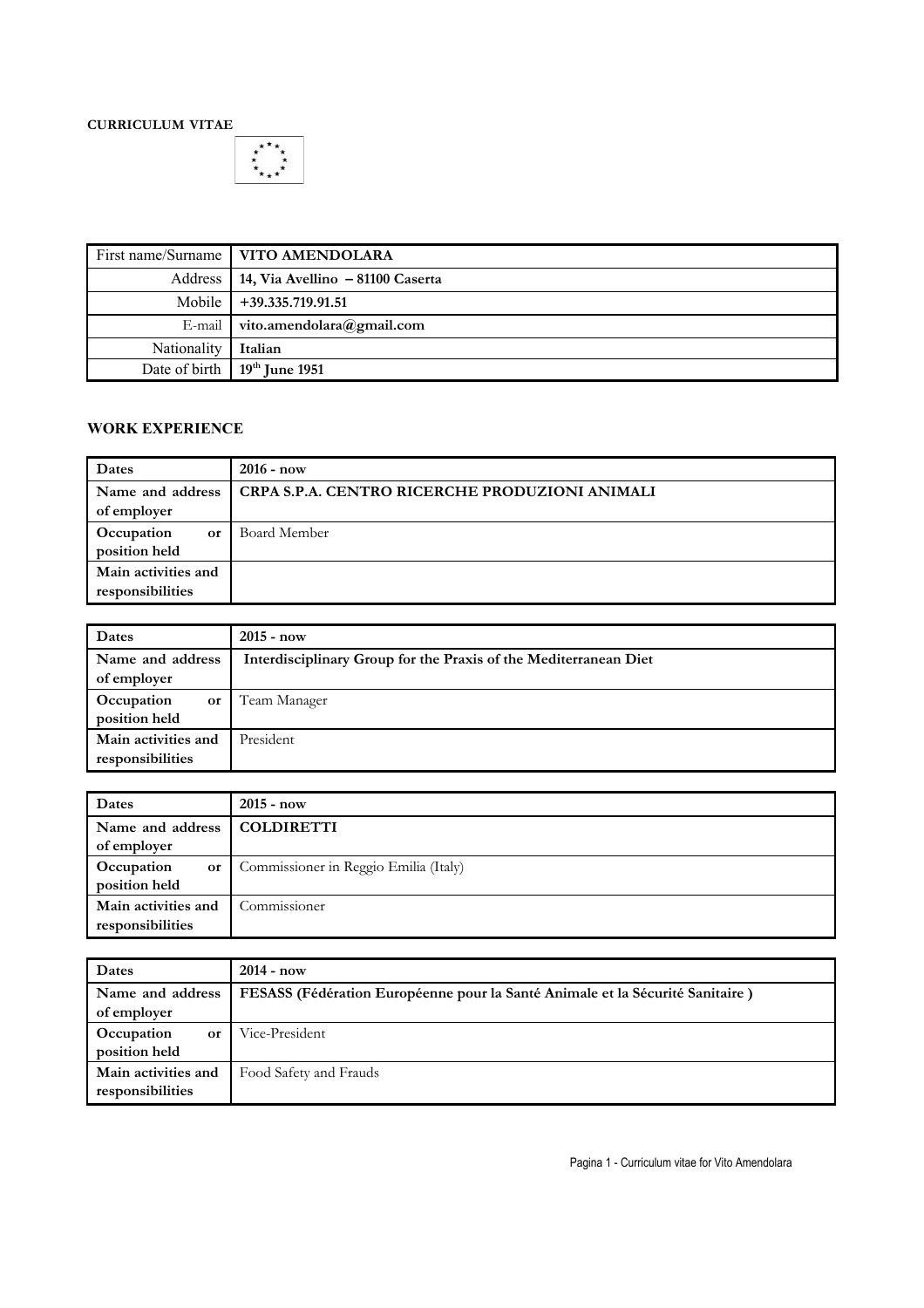| Dates               | $2013 - now$                                                       |
|---------------------|--------------------------------------------------------------------|
| Name and address    | Regione Campania - Regional Observatory for the Mediterranean Diet |
| of employer         |                                                                    |
| Occupation<br>or    | President                                                          |
| position held       |                                                                    |
| Main activities and | President                                                          |
| responsibilities    |                                                                    |

| Dates               | July $2013 - now$                                                                          |
|---------------------|--------------------------------------------------------------------------------------------|
| Name and address    | Università degli Studi di Milano in collaboration with Università degli Studi di Pavia and |
| of employer         | Università Cattolica (in Piacenza and Cremona)                                             |
| Type of business or | Public University                                                                          |
| sector              |                                                                                            |
| Occupation<br>or    | Member of the teaching staff to the Master's course in "Food Safety Analysis and           |
| position held       | Management"                                                                                |
| Main activities and | Lecturer                                                                                   |
| responsibilities    |                                                                                            |

| <b>Dates</b>        | $2011 - now$                                                                                      |
|---------------------|---------------------------------------------------------------------------------------------------|
| Name and address    | Ministry of Health                                                                                |
| of employer         |                                                                                                   |
| Type of business or | Consumers' and Producers' Council about food safety established by the Italian Ministerial Decree |
| sector              | of 18 September 2009. At the council, public institutions and consumers' and producers'           |
|                     | associations consult and make decisions in order to facilitate citizen awareness of healthy food. |
| Occupation<br>or    | Delegate of Regione Campania                                                                      |
| position held       |                                                                                                   |

| Dates            | <b>June 2013 - now</b>                                                                       |
|------------------|----------------------------------------------------------------------------------------------|
| Name and address | ASSOCIAZIONE ITALIANA ALLEVATORI                                                             |
| of employer      | 9, Via G. Tomassetti-00161 Roma                                                              |
| Occupation or    | Representative of the Association of Italian Farmers within the Board of Directors of FESASS |
| position held    | (European Federation for animal health and health safety)                                    |

| Dates                    | May 2013 - now                                                                                  |
|--------------------------|-------------------------------------------------------------------------------------------------|
| Name and address         | DQA - Food and Agriculture Quality Department                                                   |
| of employer              | 9, Via Tomassetti-00161 Roma                                                                    |
| Type of business or      | Certification Body for food products with PDO (Protected designation of origin)/ PGI (Protected |
| sector                   | Geographical Indication)/ TSG (Traditional Specialities Guaranteed) classifications.            |
|                          | Certification Body for the official recognition of Mozzarella di Bufala Campana DOP.            |
| Occupation<br>$\alpha$ r | <b>Consultant and Lecturer</b>                                                                  |
| position held            |                                                                                                 |
| Main activities and      | Consultant and Lecturer to the inspectors involved in buffalo breeding and milk pickers         |
| responsibilities         |                                                                                                 |
|                          |                                                                                                 |

**Dates May 2013**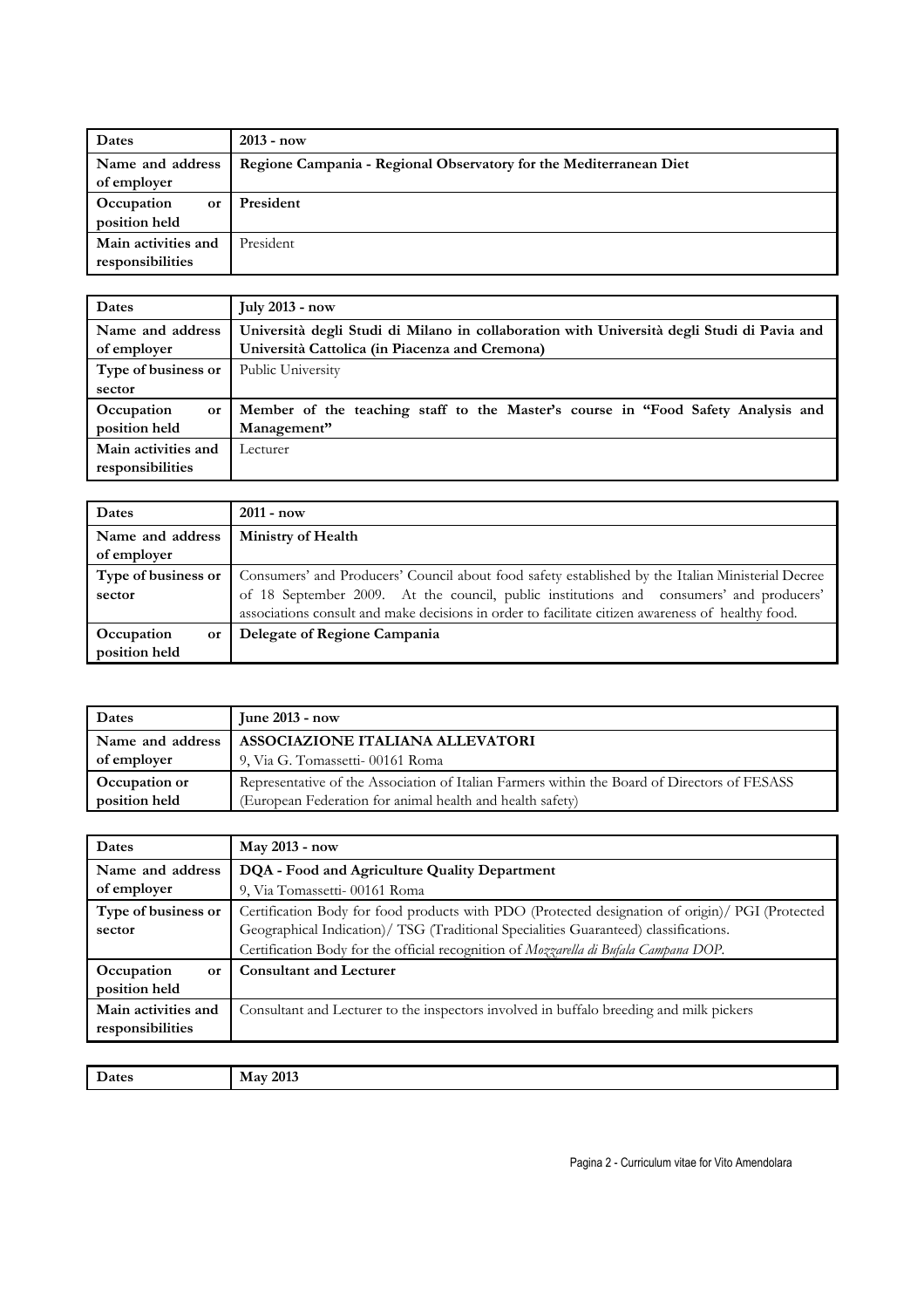| Name and address    | Università degli Studi di Milano - Facoltà di Medicina Veterinaria |
|---------------------|--------------------------------------------------------------------|
| of employer         | 10, Via Celoria, 20133 Milano                                      |
| Type of business or | Public University                                                  |
| sector              |                                                                    |
| Occupation<br>or    | Lecturer                                                           |
| position held       |                                                                    |
| Main activities and | Lessons about screening and monitoring for brucellosis             |
| responsibilities    |                                                                    |

| Dates                    | <b>May 2013</b>                                                                                     |
|--------------------------|-----------------------------------------------------------------------------------------------------|
| Name and address         | Università degli Studi di Milano                                                                    |
| of employer              | 10, Via Celoria, 20133 Milano                                                                       |
| Type of business or      | Public University                                                                                   |
| sector                   |                                                                                                     |
| Occupation<br>$\alpha$ r | Lecturer                                                                                            |
| position held            |                                                                                                     |
| Main activities and      | Seminar on "Hygiene and its approach to the business system: product tracking, product traceability |
| responsibilities         | and certification"                                                                                  |
|                          |                                                                                                     |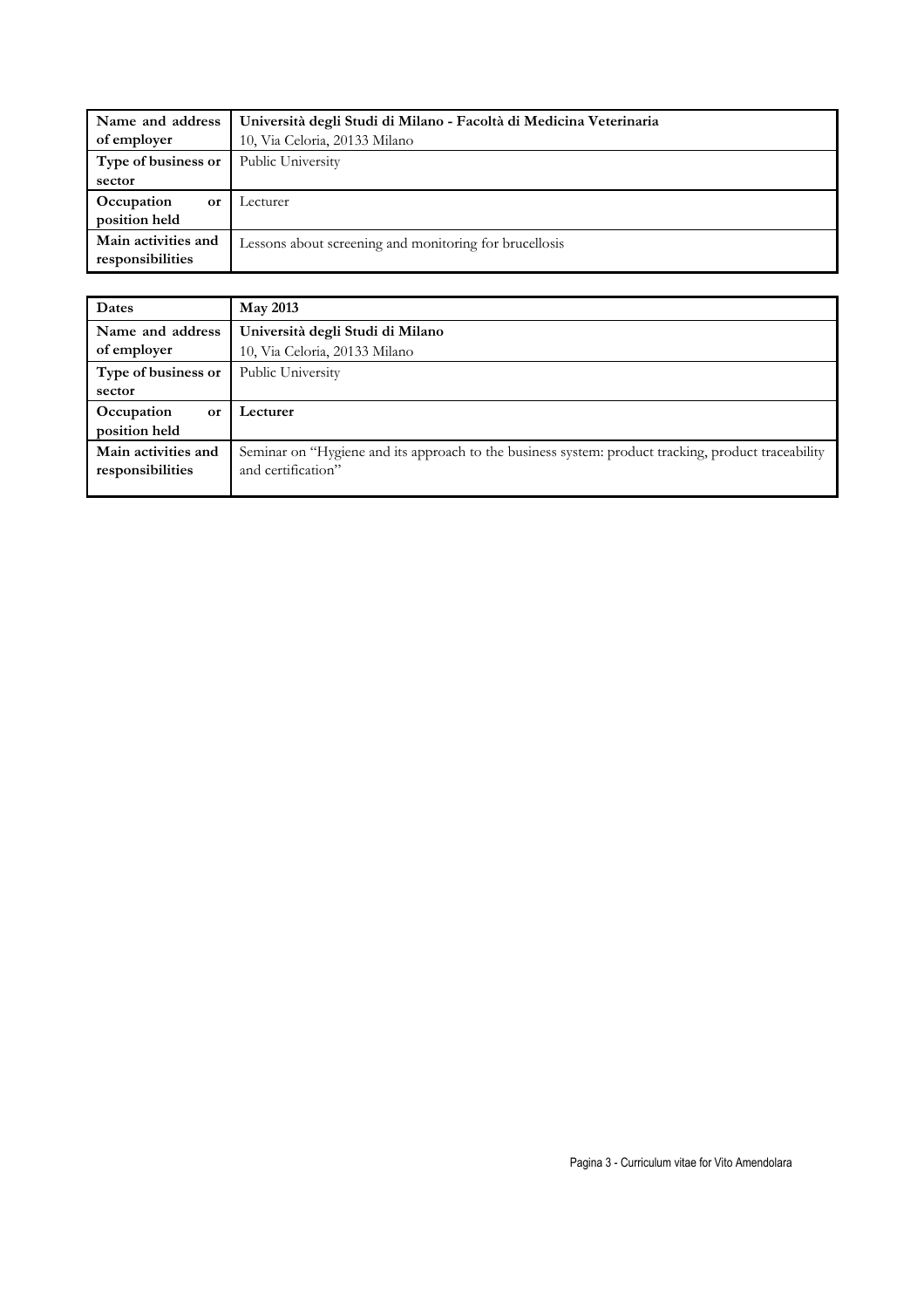| Dates               | 06/2010-06/2013                                                                                                                                                                                                                                                                                 |
|---------------------|-------------------------------------------------------------------------------------------------------------------------------------------------------------------------------------------------------------------------------------------------------------------------------------------------|
| Name and address    | The Civil Protection Department in Rome                                                                                                                                                                                                                                                         |
| of employer         |                                                                                                                                                                                                                                                                                                 |
| Type of business or | Animal health, planning, management, monitoring and control of public resources                                                                                                                                                                                                                 |
| sector              |                                                                                                                                                                                                                                                                                                 |
| Occupation<br>or    | Delegate Commissioner for Brucellosis infection                                                                                                                                                                                                                                                 |
| position held       |                                                                                                                                                                                                                                                                                                 |
| Main activities and | Delegate Commissioner (OPCM 3634/07) for the eradication programme for bovine Brucellosis in                                                                                                                                                                                                    |
| responsibilities    | the province of Caserta.                                                                                                                                                                                                                                                                        |
|                     | The Delegate Commissioner provides for:                                                                                                                                                                                                                                                         |
|                     | a) the planning and the interventions monitoring for safety through the identification of any further                                                                                                                                                                                           |
|                     | measures necessary to limit the disease;                                                                                                                                                                                                                                                        |
|                     | b) the coordination of the veterinary services of the local health agencies in order to ensure the<br>integrated and unified management of all matters relating to prophylaxis and eradication of<br>brucellosis in the buffalo herd (Ordinance of the Minister of Health of 14 November 2006); |
|                     | c) the emission of the decree for the slaughter of buffalo in accordance with Regulations of the<br>Minister of Health of 14 November 2006;                                                                                                                                                     |
|                     | d) for the directives, including the informative ones, in accordance with the regulations in force on                                                                                                                                                                                           |
|                     | food safety, which provide indications for the use of products from buffalo breeding;                                                                                                                                                                                                           |
|                     | The Commissioner also promotes:                                                                                                                                                                                                                                                                 |
|                     | a) the adoption of the interventions for the use of extraordinary wage treatments established by the                                                                                                                                                                                            |
|                     | Law 22 of 23 July 1991 by the Ministry of Labour and Social Policy, in case of socio-economic crisis                                                                                                                                                                                            |
|                     | of the whole buffalo industry;                                                                                                                                                                                                                                                                  |
|                     | b) the adoption of those measures on the suspension, reduction and/or referral of social security<br>contributions and the rate of agricultural loans or credits related to the agricultural activity.                                                                                          |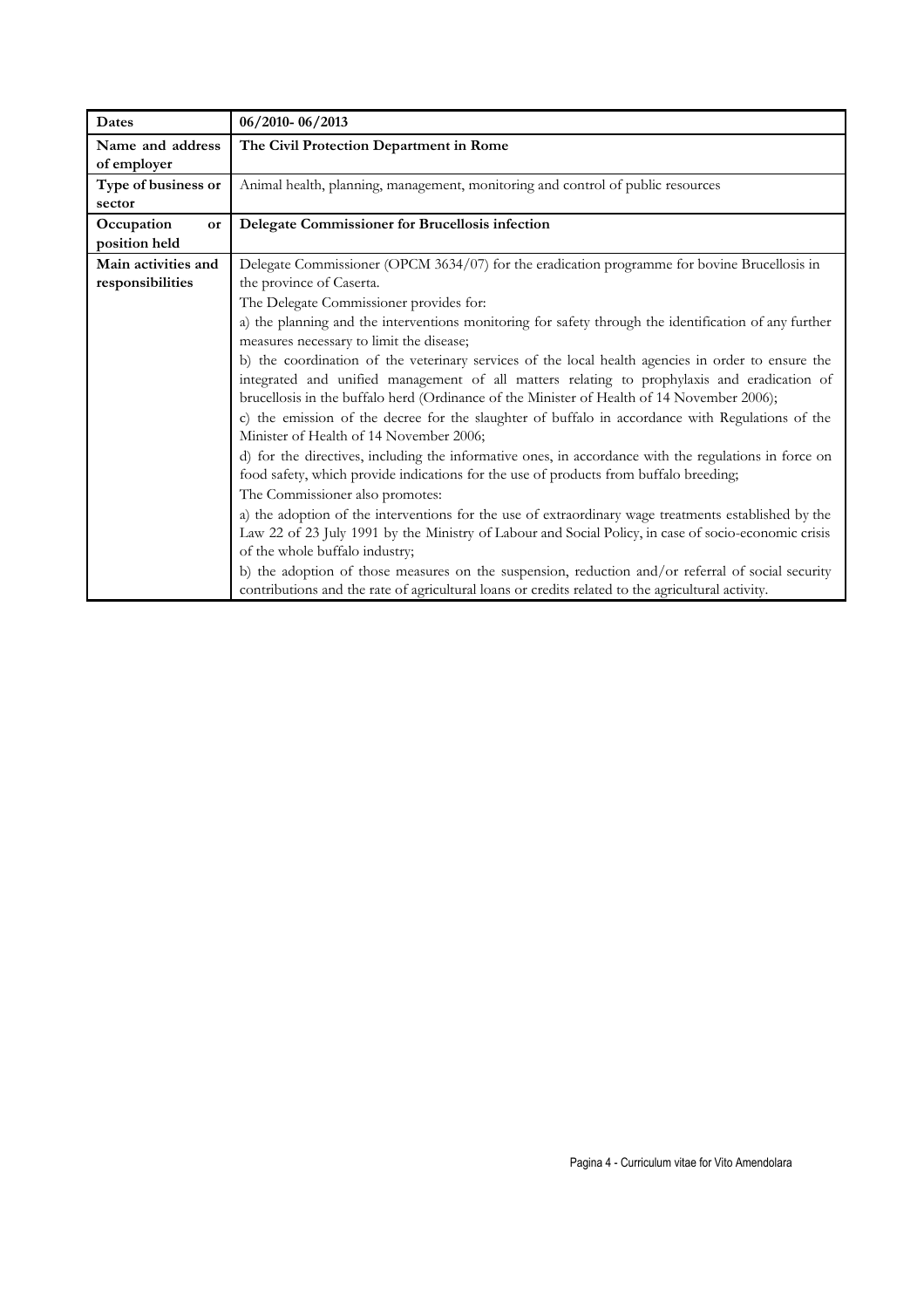| Dates                                   | 06/2010-10/2012                                                                                                                                                                                                                                                                                                                                                                                                                                                                                                                                                                                                                                                                                                                                                                                                                                                                                                                                                                                                                                                                                                                                                                                                                                                                                                                                                                                                                                                                                                                                                                                                                                                                                                                                                                                                                                                                                                          |
|-----------------------------------------|--------------------------------------------------------------------------------------------------------------------------------------------------------------------------------------------------------------------------------------------------------------------------------------------------------------------------------------------------------------------------------------------------------------------------------------------------------------------------------------------------------------------------------------------------------------------------------------------------------------------------------------------------------------------------------------------------------------------------------------------------------------------------------------------------------------------------------------------------------------------------------------------------------------------------------------------------------------------------------------------------------------------------------------------------------------------------------------------------------------------------------------------------------------------------------------------------------------------------------------------------------------------------------------------------------------------------------------------------------------------------------------------------------------------------------------------------------------------------------------------------------------------------------------------------------------------------------------------------------------------------------------------------------------------------------------------------------------------------------------------------------------------------------------------------------------------------------------------------------------------------------------------------------------------------|
| Name and address<br>of employer         | Regione Campania                                                                                                                                                                                                                                                                                                                                                                                                                                                                                                                                                                                                                                                                                                                                                                                                                                                                                                                                                                                                                                                                                                                                                                                                                                                                                                                                                                                                                                                                                                                                                                                                                                                                                                                                                                                                                                                                                                         |
| Type of business or<br>sector           | Agriculture, Rural Development, Zootechny, Forestry, Hunting and Fishing                                                                                                                                                                                                                                                                                                                                                                                                                                                                                                                                                                                                                                                                                                                                                                                                                                                                                                                                                                                                                                                                                                                                                                                                                                                                                                                                                                                                                                                                                                                                                                                                                                                                                                                                                                                                                                                 |
| Occupation<br>or<br>position held       | Advisor to the President of Campania Regional Committee                                                                                                                                                                                                                                                                                                                                                                                                                                                                                                                                                                                                                                                                                                                                                                                                                                                                                                                                                                                                                                                                                                                                                                                                                                                                                                                                                                                                                                                                                                                                                                                                                                                                                                                                                                                                                                                                  |
| Main activities and<br>responsibilities | Advisor to the President of Campania Regional Committee about Agriculture, Rural Development,<br>Zootechny, Forestry, Hunting and Fishing.<br>Achieved results during the office:<br>• Law on the Mediterranean Diet: approved in March 2012 as "Promotion of sustainable development<br>model about the Mediterranean Diet";<br>• Forestry: Participation in the Chairman's Committee of the regional forestry management and<br>control established by the 2012 budget (Art. 35); access to 60 million euro of Fas Funds for the<br>start up of the Major Project of forest infrastructure;<br>• Social Farming: a growing understanding of the potential role of agricultural and rural resources<br>for enhancing the social, physical and mental well-being of people. Approved in March by the<br>Regional Council of Campania, the implementing regulation is to be defined;<br>• Multifunctionality: Regional bill on the "Promotion of multifunctional farming activities in<br>Campania";<br>• Establishment of the Regional Table on Obesity;<br>. Projects for Integrated Rural Areas (PIRAP) for the submission and funding of executive<br>projects for a total budget of $\epsilon$ 102 million;<br>• Integrated Supply Chain Projects (PIF- Progetti di Filiera): integrated supply chain projects for<br>cereal, olive, olive oil, fruit, vegetables, wine and livestock for public expenditure of more than<br>138 meuro;<br>• EFF (European Fisheries Funds) 2007-2013: reached 102% of the target to Regione                                                                                                                                                                                                                                                                                                                                                                                         |
|                                         | Campania;<br>• CAG: issued the announcement for Coastal Action Group of Axis 4 of the FEP 2007/2013;<br>· Tavolo Verde: management of Tavolo verde, in which the Administration and the professional<br>organizations discuss about agriculture and rural development (Resolution 546/10);<br>• Tavolo Verde: It is a committee for phytosanitary emergencies in which local institutions and<br>professional organizations undertake sanitary and phytosanitary measures to combat harmful<br>organisms in the territory (Resolution 254/11);<br>. New CAP (Common Agricultural Policy): a path of confrontation with the Professional<br>Agricultural Organization is aimed at sharing the contribution of Regione Campania to the path<br>of negotiation of the new CAP;<br>• Environmental Safety: a Memorandum of Understanding is signed in order to define a pilot<br>program aimed at food safety for the agricultural areas near Giugliano in Campania affected by<br>environmental water and soil pollution;<br>• Food Safety: A Regional Food Safety Observatory (O.R.S.A., the Italian acronym) is introduced<br>with the aim to promote specific initiatives and communication campaigns for the prevention of<br>risk associated with food consumption and to foster the adoption of healthy behaviours and<br>correct eating habits (art. 221-223 - Financial Budget 2011);<br>• Food Safety: An integrated regional plan is approved in collaboration with the department of<br>Health for Food Safety, animal health and plant health. This plan sets out procedures for official<br>controls on food products safety, animal welfare, animal health and feed, plant health, involving<br>also the Regional Observatory for Food Safety (ORSA) (Decree n. 377/11);<br>· Vinitaly: Campania Region and 240 local enterprises participation at Vinitaly 2012 in about 5.000<br>meters of exhibition area. |

**Dates 06/2010-11/2011**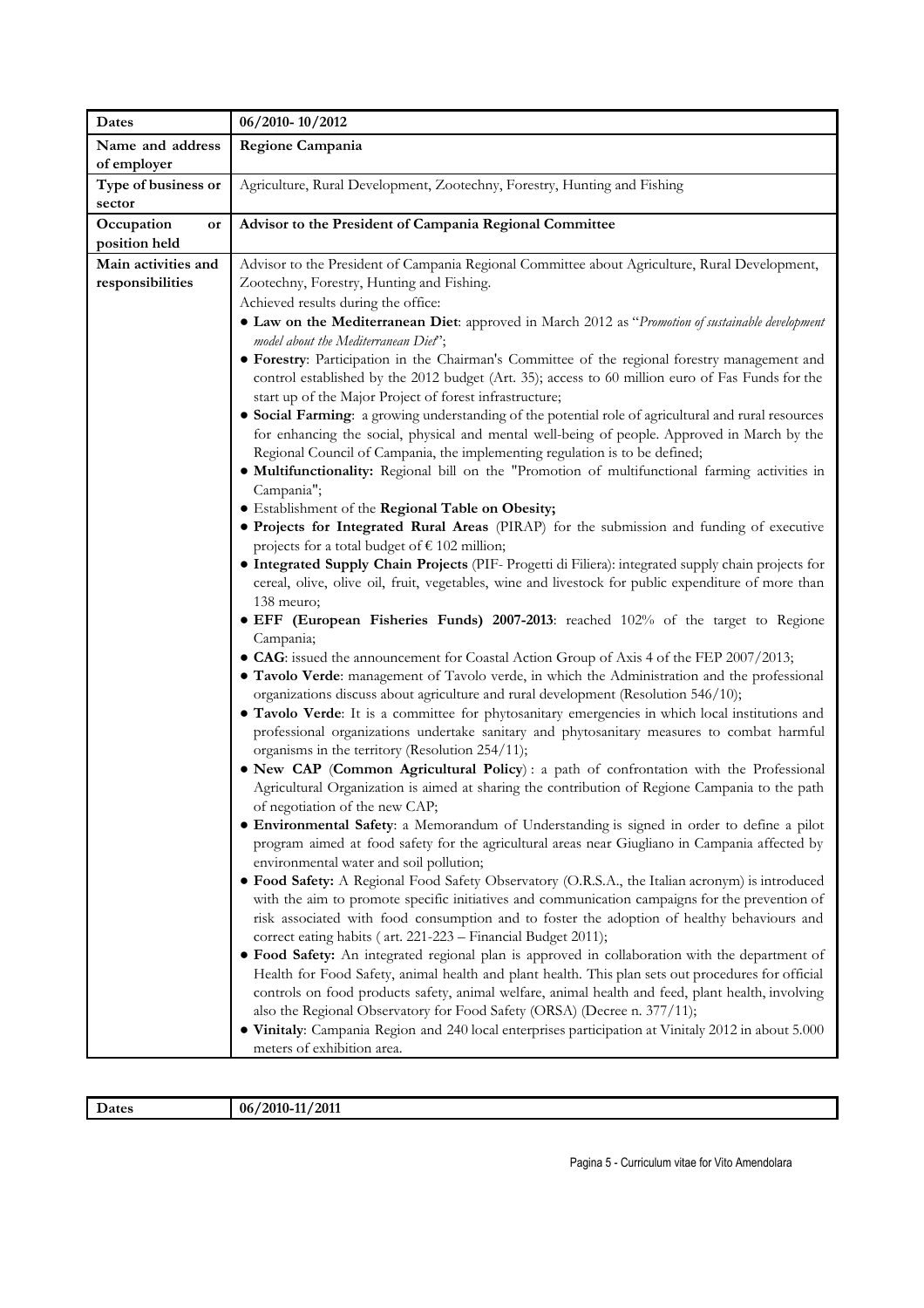| Name and address    | Regione Campania Napoli                                                                                                                                                                                                                                                                                                                                                                                                                                                                                                         |
|---------------------|---------------------------------------------------------------------------------------------------------------------------------------------------------------------------------------------------------------------------------------------------------------------------------------------------------------------------------------------------------------------------------------------------------------------------------------------------------------------------------------------------------------------------------|
| of employer         |                                                                                                                                                                                                                                                                                                                                                                                                                                                                                                                                 |
| Type of business or | <b>Regional Administration</b>                                                                                                                                                                                                                                                                                                                                                                                                                                                                                                  |
| sector              |                                                                                                                                                                                                                                                                                                                                                                                                                                                                                                                                 |
| Position held       | Member of the Regional Committee                                                                                                                                                                                                                                                                                                                                                                                                                                                                                                |
| Main activities and | Councilor for Ministry of Agricultural and Forestry Policies, Zootechny, Rural                                                                                                                                                                                                                                                                                                                                                                                                                                                  |
| responsibilities    | Development, Fisheries and Hunting                                                                                                                                                                                                                                                                                                                                                                                                                                                                                              |
|                     | During his office he achieved the following goals:                                                                                                                                                                                                                                                                                                                                                                                                                                                                              |
|                     | RDP (Rural Development Policy) 2007-2013                                                                                                                                                                                                                                                                                                                                                                                                                                                                                        |
|                     | He avoided the risk of automatic release, about 124 m euro under the Rural Development Policy 2007-2013 of<br>financial resources from the European Commission, supplying 80 million Euros in only 4 months                                                                                                                                                                                                                                                                                                                     |
|                     | <b>GOVERNANCE</b>                                                                                                                                                                                                                                                                                                                                                                                                                                                                                                               |
|                     | Institution of Tavolo verde, a committee in which the Administration and the professional organizations discuss<br>$\bullet$<br>about agriculture and rural development (Resolution 546/10);                                                                                                                                                                                                                                                                                                                                    |
|                     | Institution of Tavolo verde for phytosanitary emergencies in which local institutions and professional<br>organizations undertake sanitary and phytosanitary measures to combat harmful organisms in the territory<br>(Resolution 254/11);                                                                                                                                                                                                                                                                                      |
|                     | PROMOTIONAL FUND                                                                                                                                                                                                                                                                                                                                                                                                                                                                                                                |
|                     | $\bullet$<br>General provisions for the facilities of the Social and Economic Promotional Fund are approved in support of<br><b>VAT</b>                                                                                                                                                                                                                                                                                                                                                                                         |
|                     | expenditure of local authorities and bodies governed by the public law interventions                                                                                                                                                                                                                                                                                                                                                                                                                                            |
|                     | <b>EMERGENCY</b>                                                                                                                                                                                                                                                                                                                                                                                                                                                                                                                |
|                     | Increase of 5 million€ funds in support of agricultural and rural areas of the zones damaged by bad weather in<br>$\bullet$<br>November (Decision adopted on $21/11/10$ by the Monitoring Committee of the RDP 20007/13)<br>A Memorandum of Understanding is signed in order to define a pilot program aimed at food safety for the<br>agricultural areas near Giugliano in Campania affected by environmental water and soil pollution(Resolution 160<br>of $29/04/2011$                                                       |
|                     | An agricultural land control system is set up to prevent damage from dioxin in the province of Naples and<br>Caserta, in accordance with the Prefectures, the State Forestry Corps and the SMA Campania, through a system<br>of video surveillance and oversight with patrols of the area (Executive Decree n. 215 of $17/11/2010$ )<br>A firefighting action plan (AIB) is approved for 2011 aimed at the prediction, prevention and active fires in the<br>period of maximum danger for regional forests (Resolution 325/11). |
|                     | <b>POPULATION CENSUS</b>                                                                                                                                                                                                                                                                                                                                                                                                                                                                                                        |
|                     | Employed 828 young people with self-employment contract for the regional network project of detection for the<br>٠<br>sixth General Census of Agriculture, involving 174,470 companies (Resolution 625/10 AGC 11).                                                                                                                                                                                                                                                                                                              |
|                     | AGRICULTURAL SUPPLY CHAIN                                                                                                                                                                                                                                                                                                                                                                                                                                                                                                       |
|                     | Integrated supply chain projects and Local Development Plans start (Resolution 564/10) for cereal, olive, olive<br>$\bullet$<br>oil, fruit and vegetables, wine and livestock systems for public expenditure of more than 138 meuro                                                                                                                                                                                                                                                                                             |
|                     | <b>VITICULTURE</b>                                                                                                                                                                                                                                                                                                                                                                                                                                                                                                              |
|                     | Campania Region Participation at Vinitaly 2011 (Decree 740 - AGC 11 Development of the primary sector) with<br>an increase of 25% participation compared to the previous years.                                                                                                                                                                                                                                                                                                                                                 |

| Dates                    | 2011                                                                                                |
|--------------------------|-----------------------------------------------------------------------------------------------------|
| Name and address         | Fondazione Luigi Califano onlus                                                                     |
| of employer              |                                                                                                     |
| Type of business or      | Onlus                                                                                               |
| sector                   |                                                                                                     |
| Occupation<br>$\alpha$ r | Winner of Pietro Rutelli 2011 Award                                                                 |
| position held            |                                                                                                     |
| Main activities and      | Vito Amendolara is identified among the Italian personalities who contributed to the civil, social, |
| responsibilities         | cultural and economic development and in particular for his commitment to make the southern         |
|                          | regions of Italy more valuable.                                                                     |
|                          | In the two previous editions, this prestigious praise was awarded to Rita Levi Montalcini, cardinal |
|                          | Crescenzio Sepe, Nicola Arnone, Adriano Giannola, Ambrogio Prezioso, Ferruccio Fazio,               |
|                          | Francesco Rossi, Giovanni Bignami, Lina Lucci, Vincenzo Siniscalchi e Ortensio Zecchino             |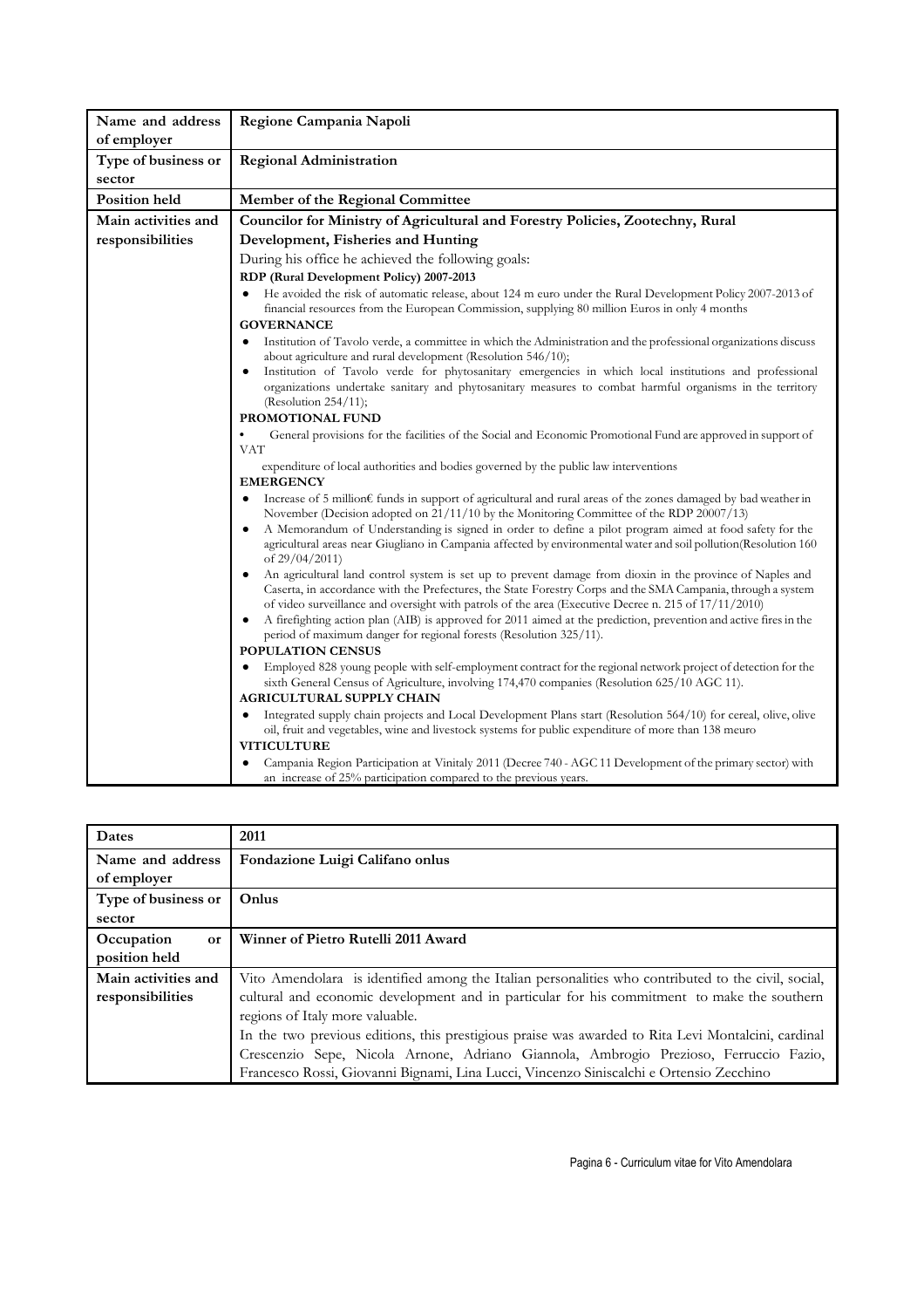| <b>Dates</b>             | 2011                                                                                                |
|--------------------------|-----------------------------------------------------------------------------------------------------|
| Name and address         | Assafrica & Mediterraneo, in collaboration with Associazione Italiana della Comunicazione           |
| of employer              | Pubblica e Istituzionale                                                                            |
| Type of business or      | Specialized Business Association belonging to Confindustria (the Italian Industrial Association)    |
| sector                   | which unites, represents and supports those Italian companies operating in 70 countries around the  |
|                          | Mediterranean Sea, Africa and the Middle East                                                       |
| Occupation<br>$\alpha$ r | Winner of the EUROMEDITERRANEO AWARD 2011 BEST PRACTICE SPECIAL EVENTS                              |
| position held            |                                                                                                     |
| Main activities and      | Vito Amendolara is honored of this award as a Regional Councilor of Campania Region for the         |
| responsibilities         | Road Show Green Italy "Let's start again from the territory: let's put in motion a new economy", an |
|                          | initiative organized in order to promote the green economy industry and regarded as "the most       |
|                          | successful example of agricultural policy of the year in Italy".                                    |

| Dates               | 2006 - 2010                                                                                    |
|---------------------|------------------------------------------------------------------------------------------------|
| Name and address    | CCIA di Napoli                                                                                 |
| of employer         |                                                                                                |
| Type of business or | Chamber of Commerce                                                                            |
| sector              |                                                                                                |
| Occupation<br>or    | Vice-president                                                                                 |
| position held       |                                                                                                |
| Main activities and | • Creation and promotion of the quality assurance label for Campania winery and food products, |
| responsibilities    | especially the PGI (Protected Geographical Indication) for Mela Annurca, the CDO (Controlled   |
|                     | Designation of Origin) for Falanghina Wine from Campi Flegrei, the PGI (Protected Geographic   |
|                     | Indications) for Lemon of Sorrento                                                             |
|                     | Establishment of consortium Terre delle Sirene and Cooperativa Solagri                         |

| Dates                   | 2005-2010                                                                                   |
|-------------------------|---------------------------------------------------------------------------------------------|
| Name and address        | <b>OBSERVATORY FOR POLICY AND ENVIRONMENT</b> composed by ADICONSUM, ADOC,                  |
| of employer             | CODACONS, COLDIRETTI CAMPANIA, FEDERAZIONE ASSOCAMPANIAFELIX, FEDERCONSUMATORI CAMPANIA,    |
|                         | ISTITUTO ITALIANO DEGLI STUDI FILOSOFICI, ITALIANOSTRA CAMPANIA, LEGAMBIENTE CAMPANIA, LIPU |
|                         | CAMPANIA, MOVIMENTO DIFESA DEL CITTADINO, WWF CAMPANIA, UNIONE NAZIONALE CONSUMATORI        |
|                         | VAS, SOCIETA' DI STUDI POLITICI.                                                            |
|                         | 62, VIA PICA- NAPOLI                                                                        |
| Type of business or     | Environment-Agriculture-Marine Waters                                                       |
| sector                  |                                                                                             |
| Occupation<br><b>or</b> | President                                                                                   |
| position held           |                                                                                             |
| Main activities and     | Elaboration of environmental conservation measures                                          |
| responsibilities        |                                                                                             |

| Dates                   | 1987 - 2010                      |
|-------------------------|----------------------------------|
| Name and address        | <b>CCIA</b> of Naples            |
| of employer             |                                  |
| Type of business or     | Chamber of Commerce              |
| sector                  |                                  |
| Occupation<br><b>or</b> | Member of the Regional Committee |
| position held           |                                  |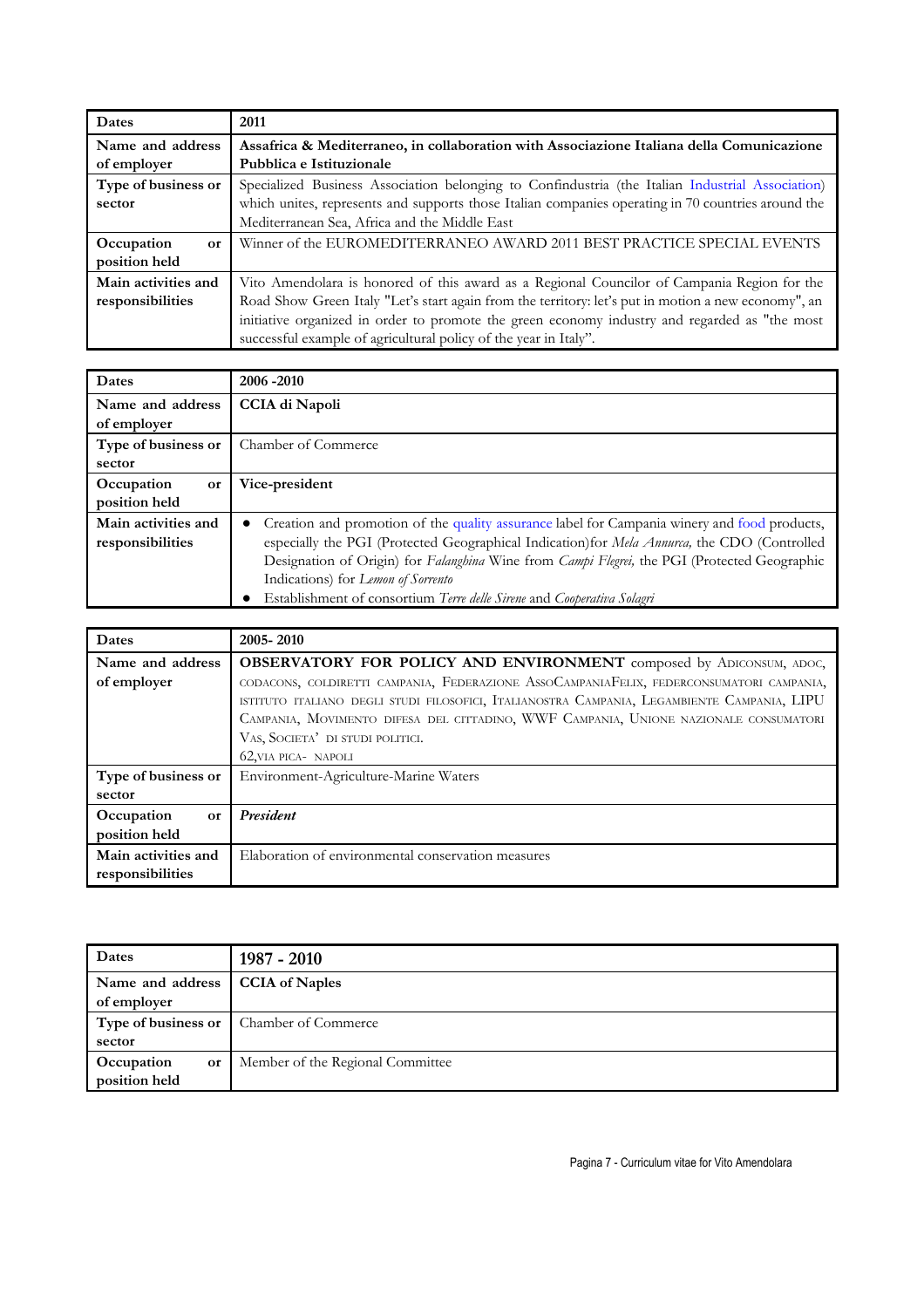**Main activities and responsibilities** Coordination of the office in Bruxelles; promotion and improvement of the agricultural and food sector in the Neapolitan area

| Dates                    | $07/2004 - 04/2010$                                                                    |
|--------------------------|----------------------------------------------------------------------------------------|
| Name and address         | <b>ISMECERT</b> (Istituto unico di certificazione a rilevanza pubblica)                |
| of employer              |                                                                                        |
| Type of business or      | Certification about agribusiness and food safety                                       |
| sector                   |                                                                                        |
| Occupation<br>$\alpha$ r | President                                                                              |
| position held            |                                                                                        |
| Main activities and      | • Achievement of the public and legal recognition of the Institute                     |
| responsibilities         | • Corporate restructuring in order to increase the 18 inspectors' competences<br>about |
|                          | environmental certification in terms of biological farming                             |

| Dates                                   | 1994 - 2010                                                                                                                                                                                                                                                                                                                                                                                                                                                                                                                                                                                                                                                                                                                                                                                                                                                                                                                                                                                                                                                                                                                                                                                                                                                                                                                                                                                                                                                                                                                                                                                                                                                                                                                                                        |
|-----------------------------------------|--------------------------------------------------------------------------------------------------------------------------------------------------------------------------------------------------------------------------------------------------------------------------------------------------------------------------------------------------------------------------------------------------------------------------------------------------------------------------------------------------------------------------------------------------------------------------------------------------------------------------------------------------------------------------------------------------------------------------------------------------------------------------------------------------------------------------------------------------------------------------------------------------------------------------------------------------------------------------------------------------------------------------------------------------------------------------------------------------------------------------------------------------------------------------------------------------------------------------------------------------------------------------------------------------------------------------------------------------------------------------------------------------------------------------------------------------------------------------------------------------------------------------------------------------------------------------------------------------------------------------------------------------------------------------------------------------------------------------------------------------------------------|
| Name and address                        | ConFederazione Nazionale Coldiretti                                                                                                                                                                                                                                                                                                                                                                                                                                                                                                                                                                                                                                                                                                                                                                                                                                                                                                                                                                                                                                                                                                                                                                                                                                                                                                                                                                                                                                                                                                                                                                                                                                                                                                                                |
| of employer                             | 46, via 24 maggio- Roma                                                                                                                                                                                                                                                                                                                                                                                                                                                                                                                                                                                                                                                                                                                                                                                                                                                                                                                                                                                                                                                                                                                                                                                                                                                                                                                                                                                                                                                                                                                                                                                                                                                                                                                                            |
| Type of business or                     | Agroindustrial, Zootechnic and Environmental Sector                                                                                                                                                                                                                                                                                                                                                                                                                                                                                                                                                                                                                                                                                                                                                                                                                                                                                                                                                                                                                                                                                                                                                                                                                                                                                                                                                                                                                                                                                                                                                                                                                                                                                                                |
| sector                                  |                                                                                                                                                                                                                                                                                                                                                                                                                                                                                                                                                                                                                                                                                                                                                                                                                                                                                                                                                                                                                                                                                                                                                                                                                                                                                                                                                                                                                                                                                                                                                                                                                                                                                                                                                                    |
| Occupation<br>or                        | <b>Regional Manager</b>                                                                                                                                                                                                                                                                                                                                                                                                                                                                                                                                                                                                                                                                                                                                                                                                                                                                                                                                                                                                                                                                                                                                                                                                                                                                                                                                                                                                                                                                                                                                                                                                                                                                                                                                            |
| position held                           |                                                                                                                                                                                                                                                                                                                                                                                                                                                                                                                                                                                                                                                                                                                                                                                                                                                                                                                                                                                                                                                                                                                                                                                                                                                                                                                                                                                                                                                                                                                                                                                                                                                                                                                                                                    |
| Main activities and<br>responsibilities | Planning, management and coordination of the activities of the Agency; personnel management;<br>management of external relations; budget management; coordination of the economic system<br>due to the agricultural and zootechnic sector; coordination of provincial federations of the<br>Campania region;<br>Management of institutional relationships with banks and other institutional offices. In<br>particular: Regione Campania, Ministry of Agriculture, Ministry of Health, Parliamentary<br>Commissions on Health, Agriculture and the Environment, the Commission and the European<br>Council:<br>Corporate restructuring personally led; logistics redefinition of the areas under the jurisdiction<br>of the provincial federations, reorganization of the regional office;<br>Proposals for regional law, establishment of the observatory "for the protection of the<br>environment and the territory", proposal for food safety law according people's initiative,<br>reorganization of the Campania's zootechnic and breeding system in a regional dimension;<br>Creation of a credit limit consortium to the purpose to allow factory farms to access to credit<br>Promotion of the quality assurance label for Campania food products, especially Mela Annurca,<br>Campi Flegrei, Provolone del Monaco;<br>Participation on behalf of employers to the main formal negotiations concerned the<br>decentralized bargaining in the agricultural sector, management of the negotiation of collective<br>bargaining agreements for farm labourers;<br>Management of price negotiation with the food processing industries;<br>Negotiation with EU, national and regional institutional levels on legislation concerning<br>agricultural policies; |

| <b>Dates</b>            | 2009-2010                                             |
|-------------------------|-------------------------------------------------------|
| Name and address        | Impresa verde srl                                     |
| of employer             |                                                       |
| Type of business or     | Service to agrindustrial and agricultural enterprises |
| sector                  |                                                       |
| <b>Occupation</b><br>or | Sole Administrator                                    |
| position held           |                                                       |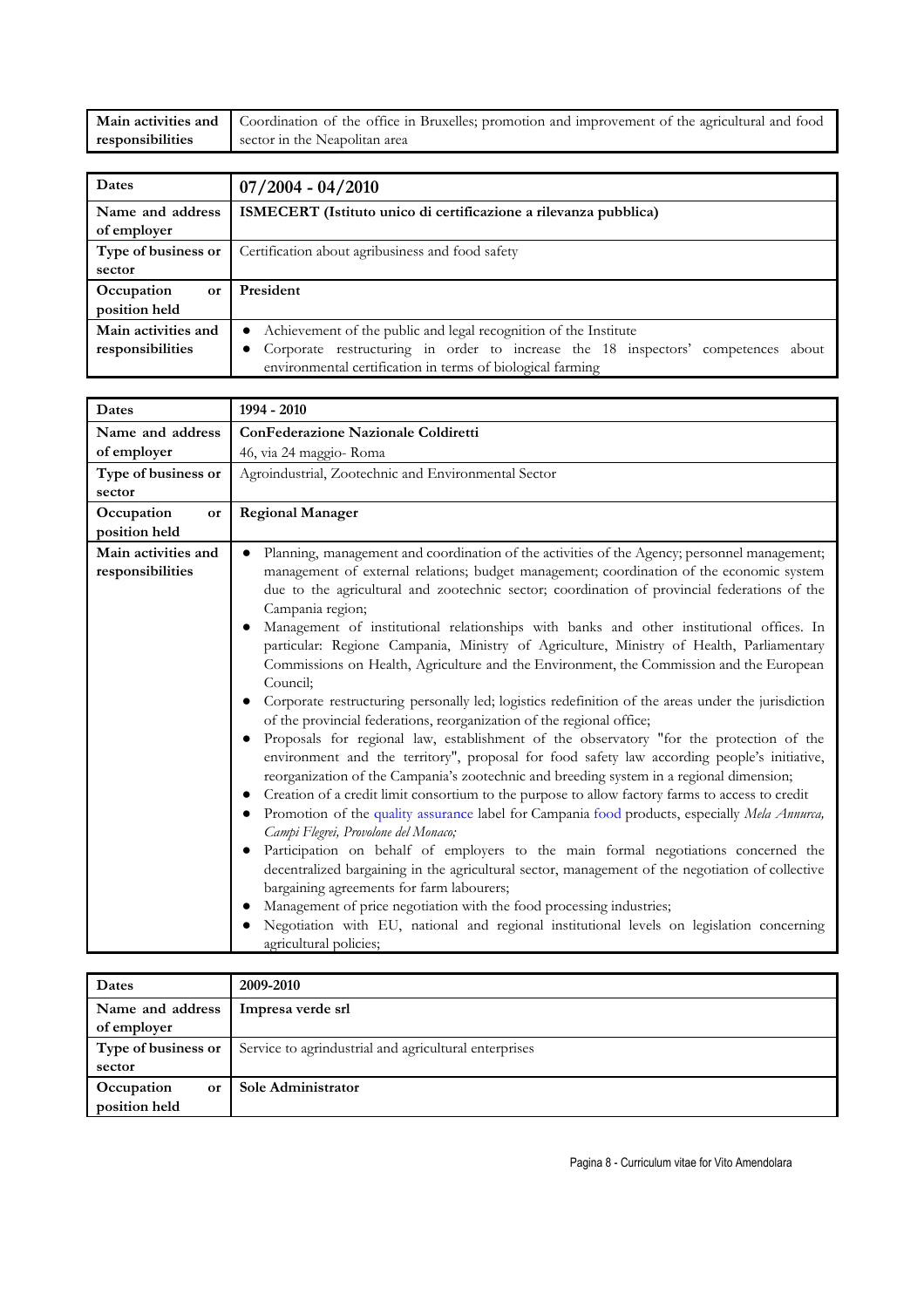| <b>Main activities and <math>\bullet</math></b> Management |                                   |
|------------------------------------------------------------|-----------------------------------|
| responsibilities                                           | • Budgeting and budgetary control |
|                                                            | • Personnel management            |
|                                                            | Planning and Scheduling           |

| Dates                   | $2009 - 2010$                                                                       |
|-------------------------|-------------------------------------------------------------------------------------|
| Name and address        | Università degli Studi di Napoli "Federico II" Facoltà di Economia e Commercio (Na) |
| of employer             |                                                                                     |
| Type of business or     | Public University                                                                   |
| sector                  |                                                                                     |
| Occupation<br><b>or</b> | Lecturer                                                                            |
| position held           |                                                                                     |
| Main activities and     | Teaching of Business Law/Agricultural Contracts                                     |
| responsibilities        |                                                                                     |

| Dates                    | $2009 - 2010$                                                            |
|--------------------------|--------------------------------------------------------------------------|
| Name and address         | Università "Parthenope" - Facoltà di Scienze e Tecnologie, Napoli        |
| of employer              |                                                                          |
| Type of business or      | Public University                                                        |
| sector                   |                                                                          |
| Occupation<br>$\alpha$ r | Lecturer                                                                 |
| position held            |                                                                          |
| Main activities and      | Lessons in the Master of Science in Environmental Science and Technology |
| responsibilities         |                                                                          |

| Dates                                    |                                                                        |
|------------------------------------------|------------------------------------------------------------------------|
| Name and address<br>of employer          | Consorzio Baia Sommersa                                                |
| Type of business or<br>sector            | Consortium for the Protection of the Environment and Cultural Heritage |
| Occupation<br><b>or</b><br>position held | President                                                              |
| Main activities and<br>responsibilities  | President                                                              |

| Dates                   | 1994 - 2010                                                  |
|-------------------------|--------------------------------------------------------------|
| Name and address        | Centro Servizi Assistenza alle Imprese Agroalimentare s.r.l. |
| of employer             |                                                              |
| Type of business or     | Agriculture, Commerce                                        |
| sector                  |                                                              |
| Occupation<br><b>or</b> | <b>Chief Executive Officer</b>                               |
| position held           |                                                              |
| Main activities and     | Management                                                   |
| responsibilities        | Budgeting and budgetary control                              |
|                         | Personnel Management                                         |
|                         | Planning and Scheduling                                      |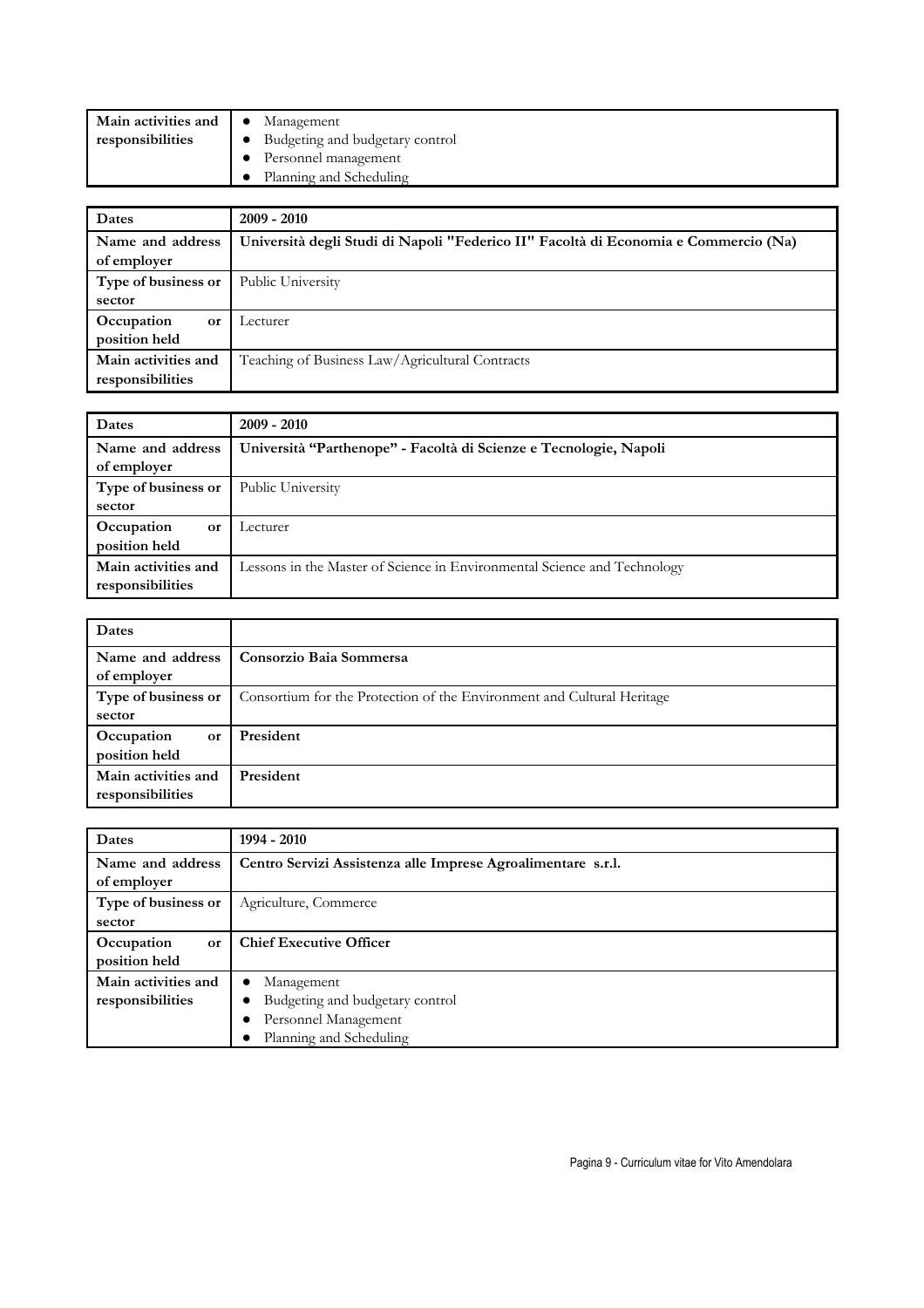| Dates               | 2009                                                                                            |
|---------------------|-------------------------------------------------------------------------------------------------|
| Name and address    | Europa 2000                                                                                     |
| of employer         |                                                                                                 |
| Type of business or | <b>Cultural Association</b>                                                                     |
| sector              |                                                                                                 |
| Occupation<br>or    | Winner of Aragonese - Isola d'Ischia Award                                                      |
| position held       |                                                                                                 |
| Main activities and | Among the personalities of Culture, Sports and Performing Arts, Vito Amendolara emerged for his |
| responsibilities    | original professionalism.                                                                       |

| Dates                                   | <b>June 2008</b>                                                                                                                        |
|-----------------------------------------|-----------------------------------------------------------------------------------------------------------------------------------------|
| Name and address<br>of employer         | <b>ISMECERT</b>                                                                                                                         |
| Type of business or<br>sector           | Certification about agribusiness and food safety                                                                                        |
| Occupation<br>or<br>position held       | Italian delegate in Tunisia on Food Safety                                                                                              |
| Main activities and<br>responsibilities | Dealing with the Ministry of Health and Tunisian professional organizations about information and<br>training activities on food safety |

| Dates               | <b>June 2007</b>                                                                           |
|---------------------|--------------------------------------------------------------------------------------------|
| Name and address    | <b>ISMECERT</b>                                                                            |
| of employer         |                                                                                            |
| Type of business or | Certification about agribusiness and food safety                                           |
| sector              |                                                                                            |
| Occupation<br>or    | Italian delegate on Food Safety in Morocco                                                 |
| position held       |                                                                                            |
| Main activities and | Relationship Management with the Secretaries of the Ministry of Agriculture on food safety |
| responsibilities    |                                                                                            |

| Dates               | January 2007                                                              |
|---------------------|---------------------------------------------------------------------------|
| Name and address    | <b>CCIIAA</b> di Napoli                                                   |
| of employer         |                                                                           |
| Type of business or | Chamber of Commerce                                                       |
| sector              |                                                                           |
| Occupation<br>or    | Head of Delegation in Vietnam on Food Quality and Food Safety             |
| position held       |                                                                           |
| Main activities and | Participation to the Workshops on Food Quality and Food Safety in Vietnam |
| responsibilities    |                                                                           |

| Dates               | April 2006                                                                                      |
|---------------------|-------------------------------------------------------------------------------------------------|
| Name and address    | <b>CCIIAA</b> di Napoli                                                                         |
| of employer         |                                                                                                 |
| Type of business or | Chamber of Commerce                                                                             |
| sector              |                                                                                                 |
| Occupation<br>or    | Head of Delegation on Food Safety and Agriculture in Vietnam and to Thailand                    |
| position held       |                                                                                                 |
| Main activities and | Meetings with the Ministers of Agriculture of Vietnam and Thailand for the exchange of know-how |
| responsibilities    | and possible solutions to the problem on food security in the Mekong delta region.              |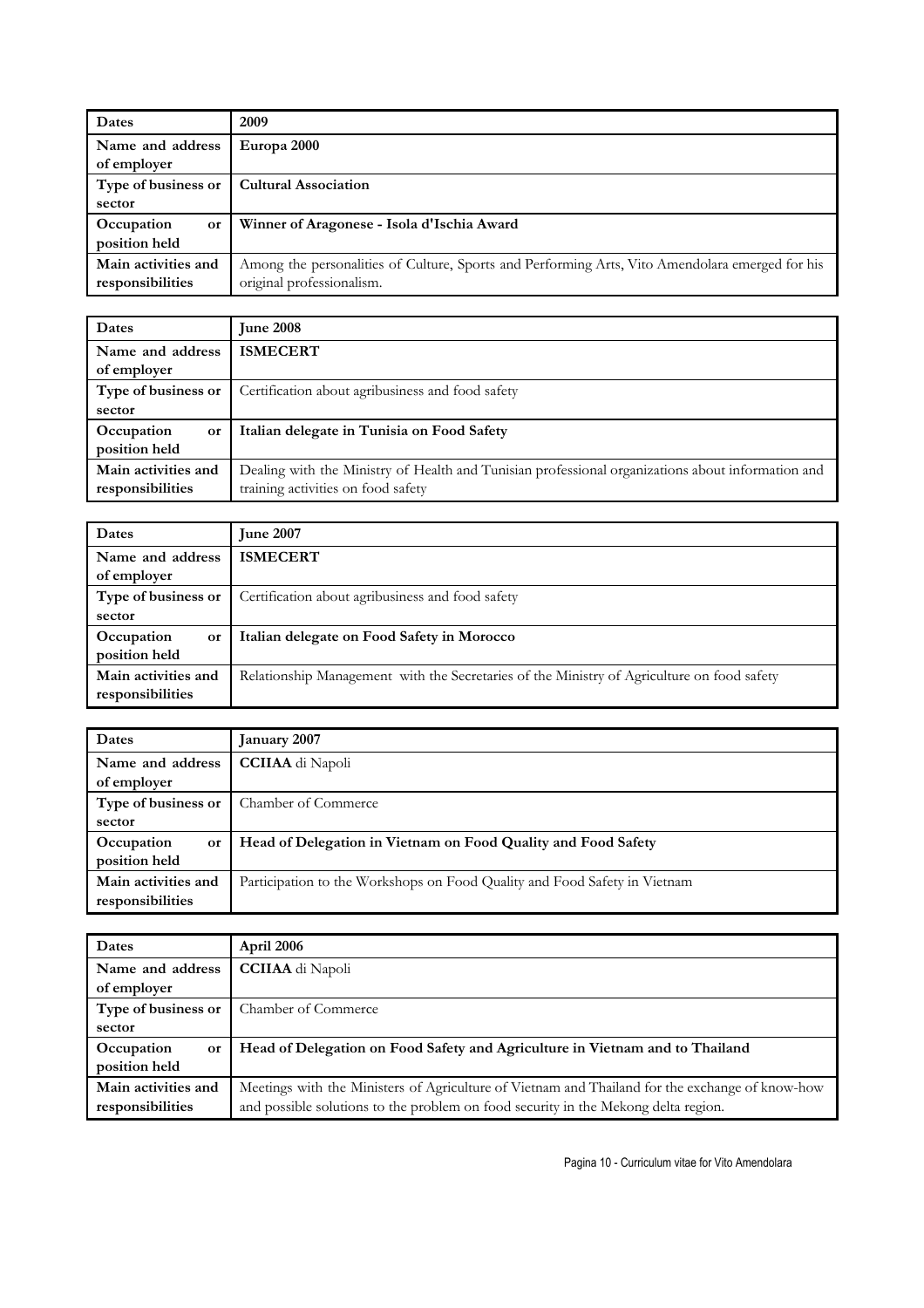Pagina 11 - Curriculum vitae for Vito Amendolara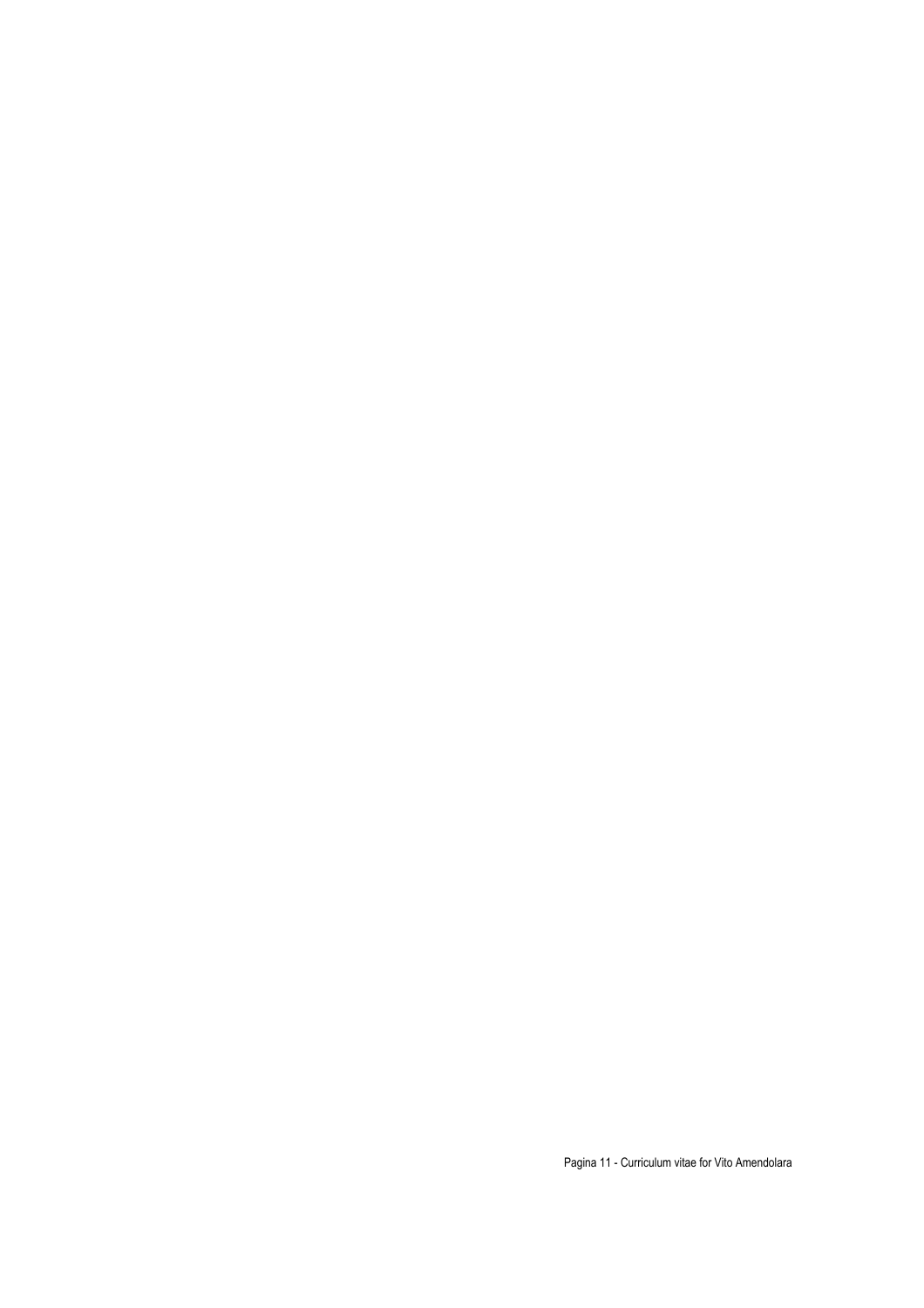| Dates               | $2000 - 2006$                                                                                |
|---------------------|----------------------------------------------------------------------------------------------|
| Name and address    | Biolink s.r.l. (società partecipata da CCIA Napoli e Stazione Zoologica Anton Dohrn), Napoli |
| of employer         |                                                                                              |
| Type of business or | Marine environment and food safety                                                           |
| sector              |                                                                                              |
| Occupation<br>or    | President                                                                                    |
| position held       |                                                                                              |
| Main activities and | Management<br>$\bullet$                                                                      |
| responsibilities    | Budgeting and budgetary control                                                              |
|                     | Personnel Management                                                                         |
|                     | Planning and Scheduling                                                                      |

| Dates               | $2000 - 2006$                                       |
|---------------------|-----------------------------------------------------|
| Name and address    | Ente ConFederazione nazionale Coldiretti            |
| of employer         | 46, via 24 maggio- Roma                             |
| Type of business or | Agroindustrial, Zootechnic and Environmental Sector |
| sector              |                                                     |
| Occupation<br>or    | National Manager for European funds in Agriculture  |
| position held       |                                                     |
| Main activities and | National Manager for European funds in Agriculture  |
| responsibilities    |                                                     |

| Dates                                     | $2006 - 2007$                                                                     |
|-------------------------------------------|-----------------------------------------------------------------------------------|
| Name and address<br>of employer           | Università degli Studi di Napoli "Federico II" Facoltà di Agraria di Portici (Na) |
| Type of business or<br>sector             | Public University                                                                 |
| Occupation<br>$\alpha$ r<br>position held | Lecturer                                                                          |
| Main activities and<br>responsibilities   | Lessons on the agro-business system                                               |

| Dates               | $2005 - 2006$                                                                    |
|---------------------|----------------------------------------------------------------------------------|
| Name and address    | Università degli Studi di Napoli "Federico II" Facoltà di Scienze Politiche (Na) |
| of employer         |                                                                                  |
| Type of business or | Public University                                                                |
| sector              |                                                                                  |
| Occupation<br>or    | Lecturer                                                                         |
| position held       |                                                                                  |
| Main activities and | Lessons on the agro-business system                                              |
| responsibilities    |                                                                                  |

| <b>Dates</b>        | $2000 - 2006$                                                                |
|---------------------|------------------------------------------------------------------------------|
| Name and address    | Regione Campania                                                             |
| of employer         |                                                                              |
| Type of business or | Regional Administration                                                      |
| sector              |                                                                              |
| Occupation<br>or    | Supervisory Board Member for Campania Operational Programmes (ROPs Campania) |
| position held       |                                                                              |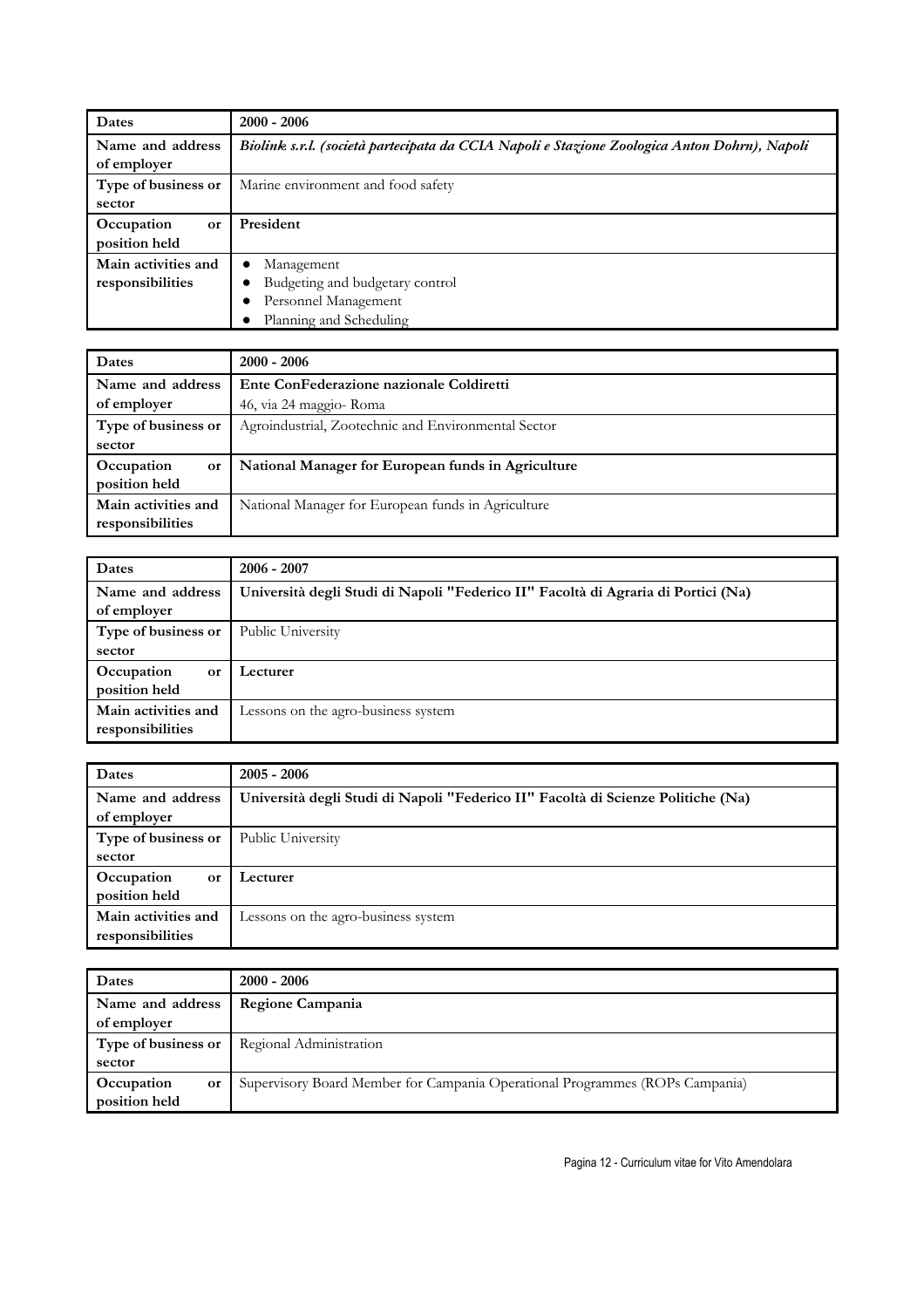Pagina 13 - Curriculum vitae for Vito Amendolara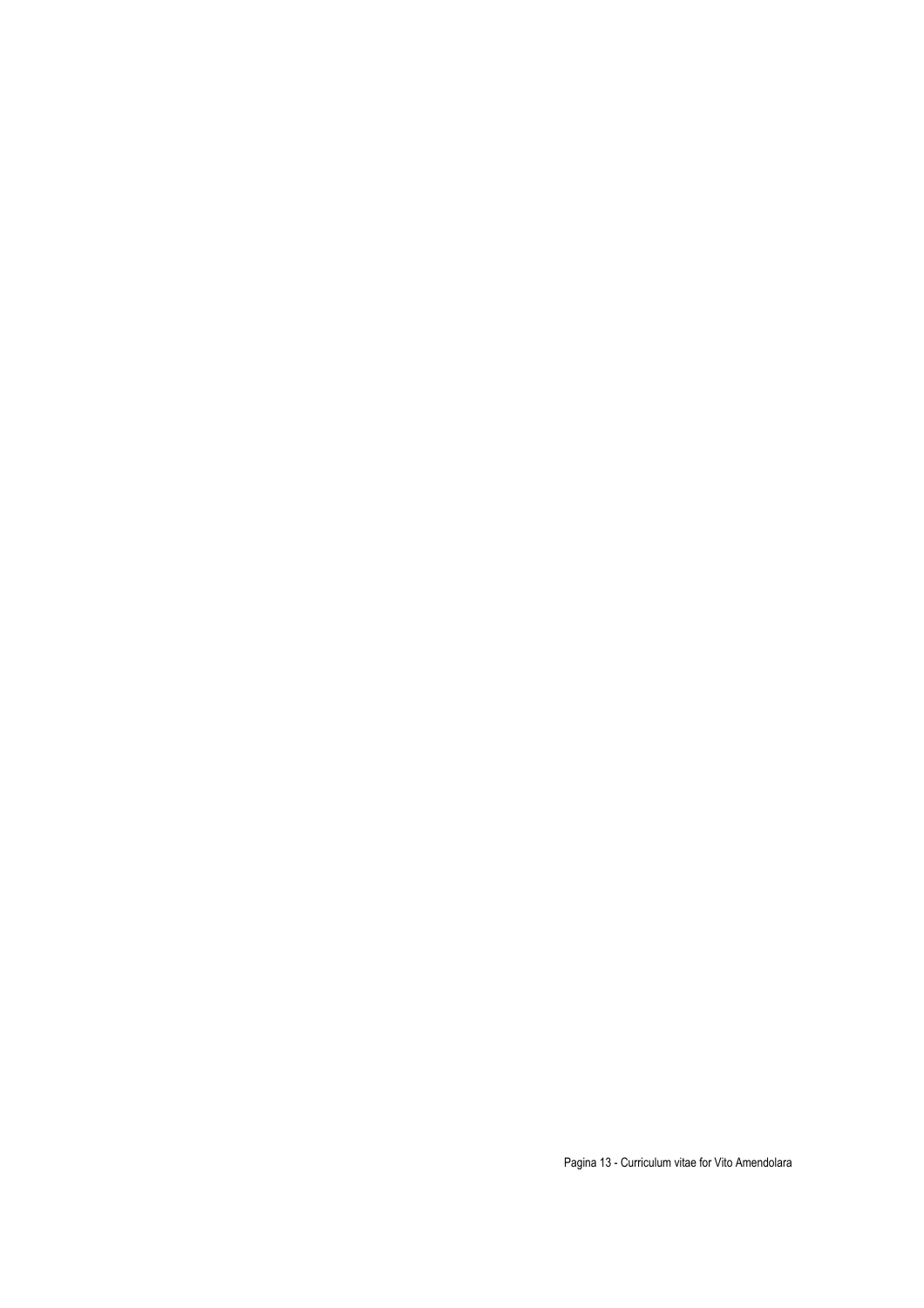| Dates                                   | 2007 - 2010 and 1985 - 1994                                                                                                                                                                                                                                                                                                                                                                       |
|-----------------------------------------|---------------------------------------------------------------------------------------------------------------------------------------------------------------------------------------------------------------------------------------------------------------------------------------------------------------------------------------------------------------------------------------------------|
| Name and address<br>of employer         | Ente ConFederazione Nazionale Coldiretti                                                                                                                                                                                                                                                                                                                                                          |
|                                         | 46, via 24 maggio- Roma                                                                                                                                                                                                                                                                                                                                                                           |
| Type of business or                     | Agroindustrial, Zootechnic and Environmental Sector                                                                                                                                                                                                                                                                                                                                               |
| sector                                  |                                                                                                                                                                                                                                                                                                                                                                                                   |
| Occupation<br>or                        | <b>Provincial Manager</b>                                                                                                                                                                                                                                                                                                                                                                         |
| position held                           |                                                                                                                                                                                                                                                                                                                                                                                                   |
| Main activities and<br>responsibilities | Planning, activities and personnel management, external relations, budget management,<br>coordination of the economic system under the competence of the agricultural and zootechnic<br>sector;<br>Corporate restructuring in order to supply business and socioeconomic services;<br>VAT office centralized implementation, organizational efficiency of economic and<br>administrative offices: |
|                                         | Participation on behalf of employers to the main formal negotiations concerned the<br>decentralized bargaining in the agricultural sector, management of the negotiation of collective<br>bargaining agreements for farm labourers;<br>Management of price negotiation with the food processing industries;                                                                                       |

## **EDUCATION AND TRAINING**

| Dates               | 1994                                           |
|---------------------|------------------------------------------------|
| Name and address    | Università degli Studi di Napoli "Federico II" |
| of employer         |                                                |
| Type of business or | Public administration Sector                   |
| sector              |                                                |
| Occupation<br>or    | <b>Bachelor's Degree in Political Sciences</b> |
| position held       |                                                |

| Dates            | $06/2010 - 11/2011$                         |
|------------------|---------------------------------------------|
|                  | Name and address   Auditor Register, Naples |
| of employer      |                                             |
| Occupation<br>or | <b>Auditor</b>                              |
| position held    |                                             |

| Dates            | 12/1996 - now                                         |
|------------------|-------------------------------------------------------|
| Name and address | <b>National Association for Freelance journalists</b> |
| of employer      |                                                       |
| Occupation<br>or | Freelance journalist                                  |
| position held    |                                                       |